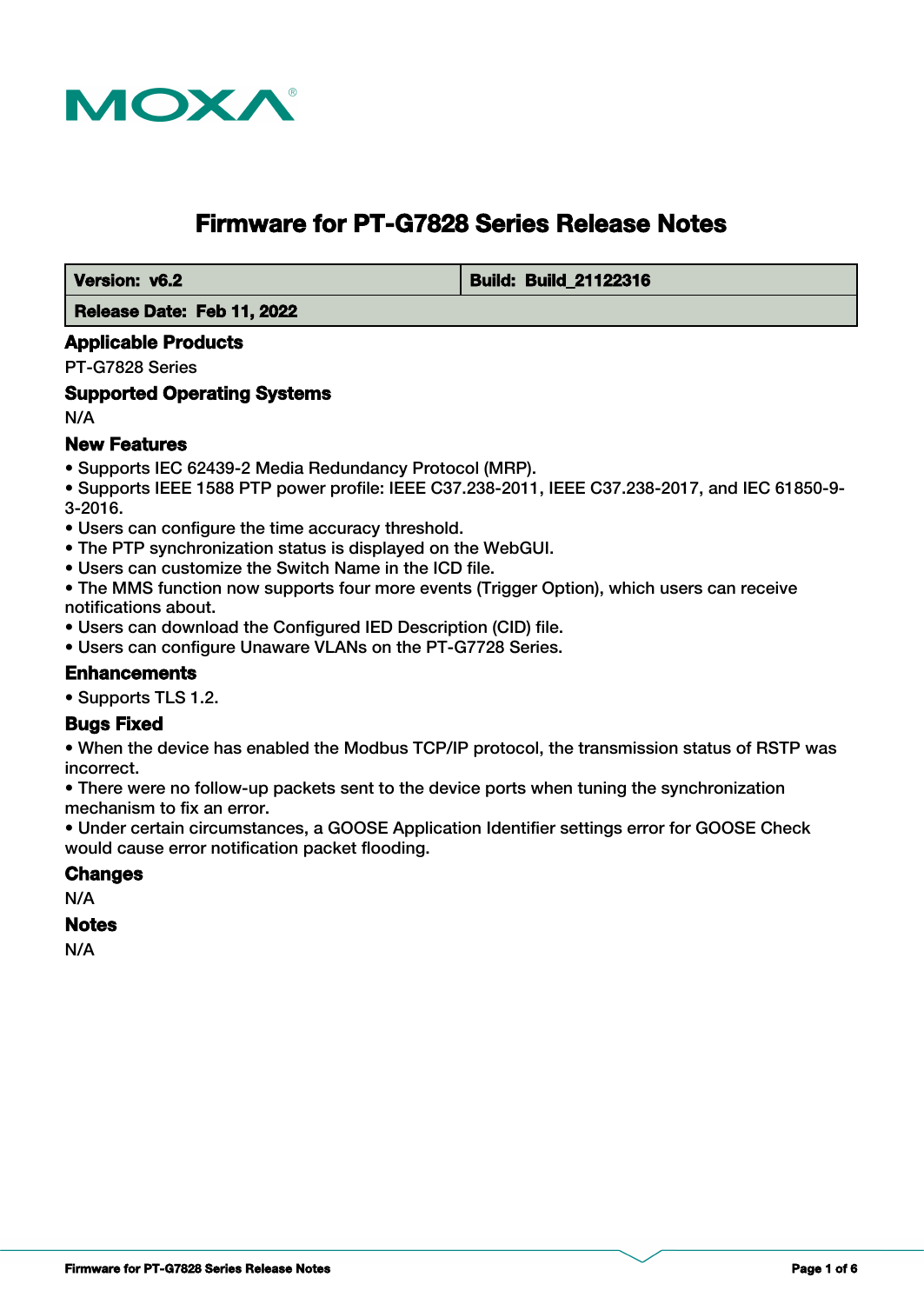

 **Version: v5.7 Build: Build: Build: 20062913** 

 **Release Date: Jul 03, 2020**

#### **Applicable Products**

PT-G7828 Series

# **Supported Operating Systems**

N/A

# **New Features**

• Supports the following modules: PWR-HV-NP and PWR-LV-NP.

# **Enhancements**

• The SSH connection supports timeout to avoid occupying the console task.

# **Bugs Fixed**

• The Fiber Check function required frequent internal hardware communication, which resulted in the CPU usage being too high.

• Fixed the memory leak issue of HTTPS.

# **Changes**

N/A

# **Notes**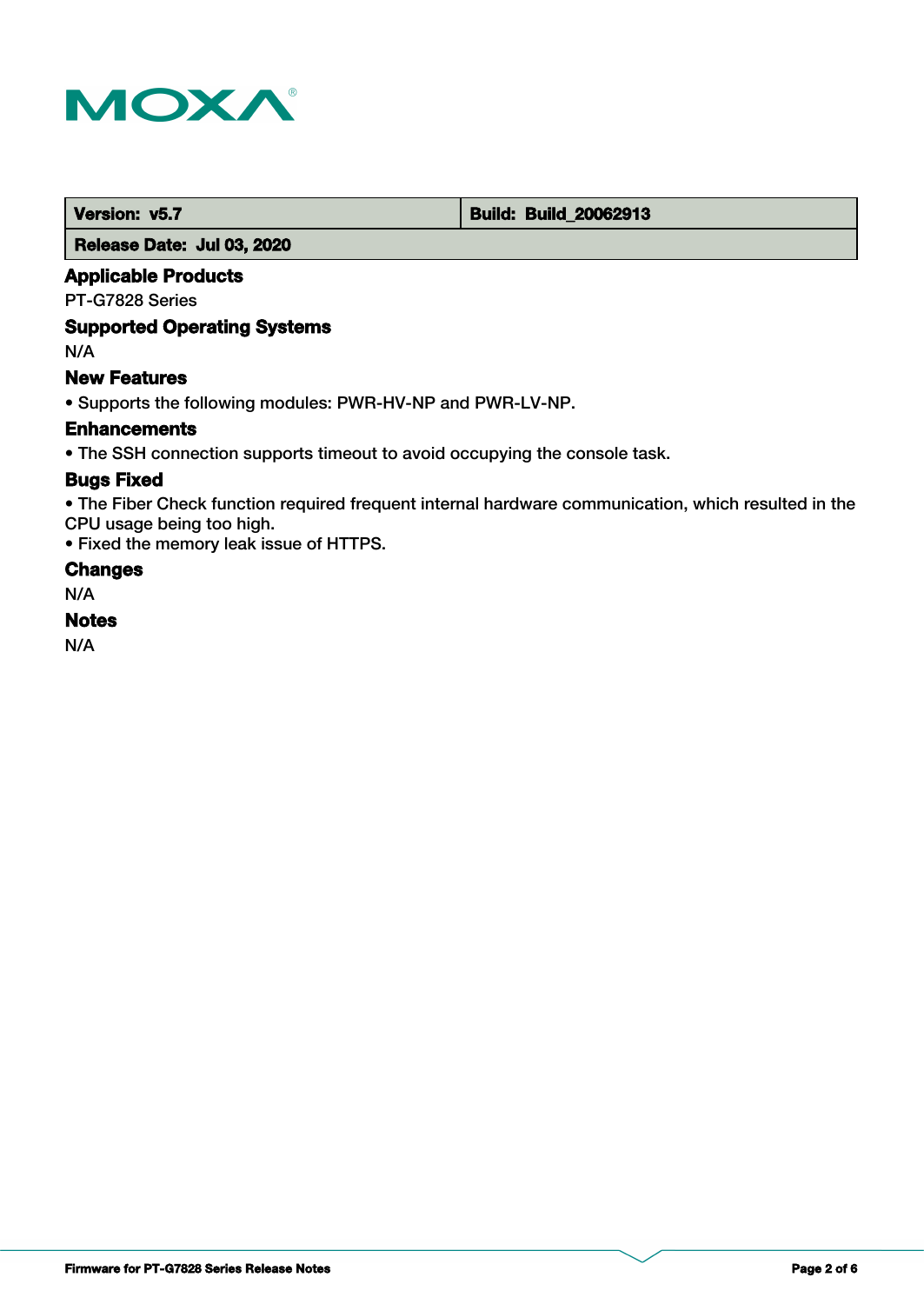

 **Version: v5.6 Build: Build: Build: 20031813** 

 **Release Date: Apr 08, 2020**

# **Applicable Products**

PT-G7828 Series

# **Supported Operating Systems**

N/A

# **New Features**

- Supports the following modules: LM-7000H-4TX and LM-7000H-4PoE.
- Supports modifying the IED name to allow it to integrate with Power SCADA.
- Supports Transport Layer Security (TLS) Protocol Version 1.2.

# **Enhancements**

N/A

**Bugs Fixed**

N/A

**Changes**

N/A

# **Notes**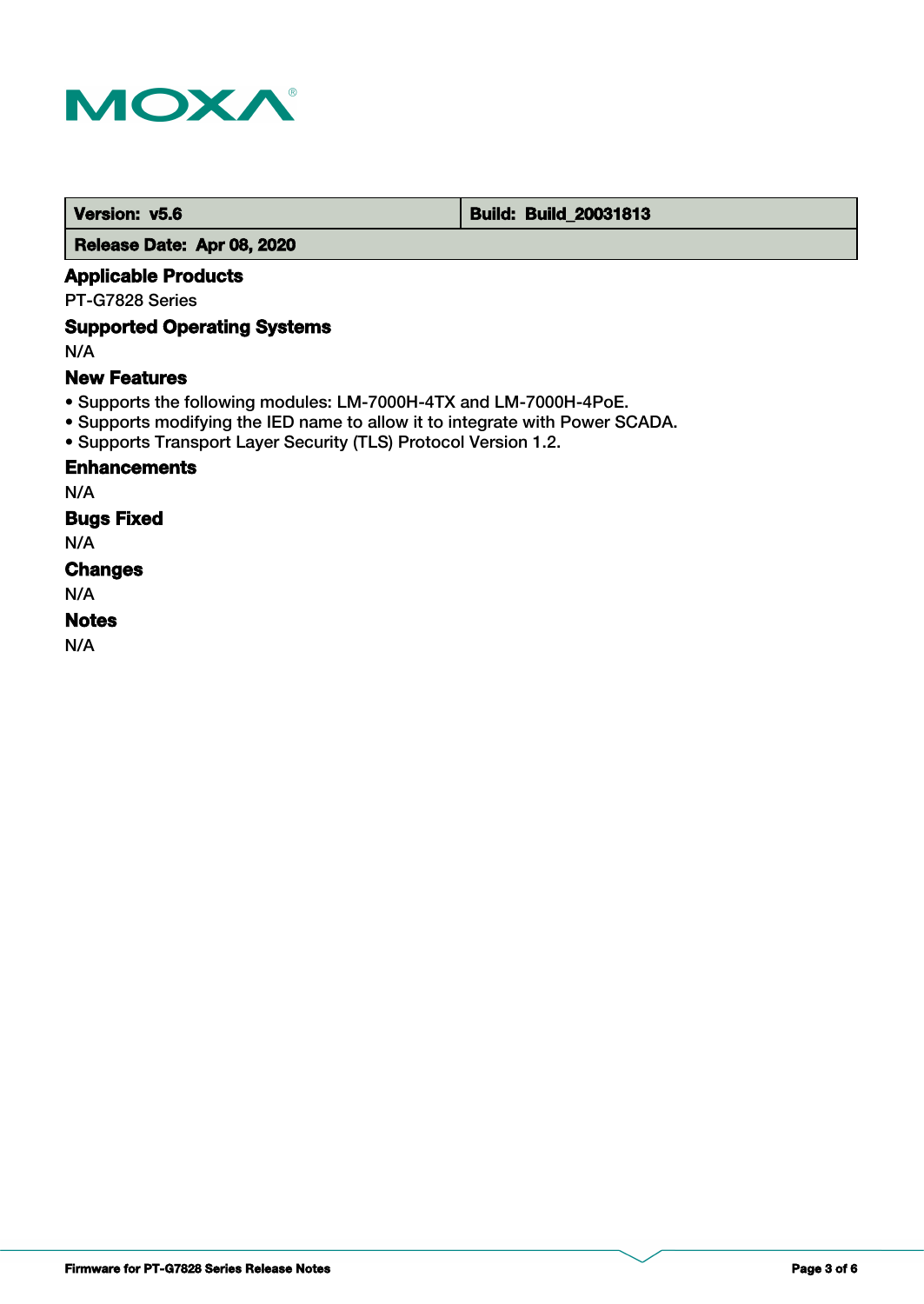

 **Version: v5.5 Build: N/A** 

## **Release Date: Oct 24, 2019**

# **Applicable Products**

N/A

# **Supported Operating Systems**

N/A

# **New Features**

• Supports advanced GOOSE check functions.

#### **Enhancements**

• Supports newline in Switch location/Web Login Message/Login Authentication Failure Message.

#### **Bugs Fixed**

- Fixed the login issue when using Chrome 65.0.
- Fixed RSTP Grouping import failure.
- Fixed RSTP and Dual homing issue.
- Fixed NTP 2 server sync issue.
- Fixed configuration import issue when HTTP is disabled.

#### **Changes**

N/A

# **Notes**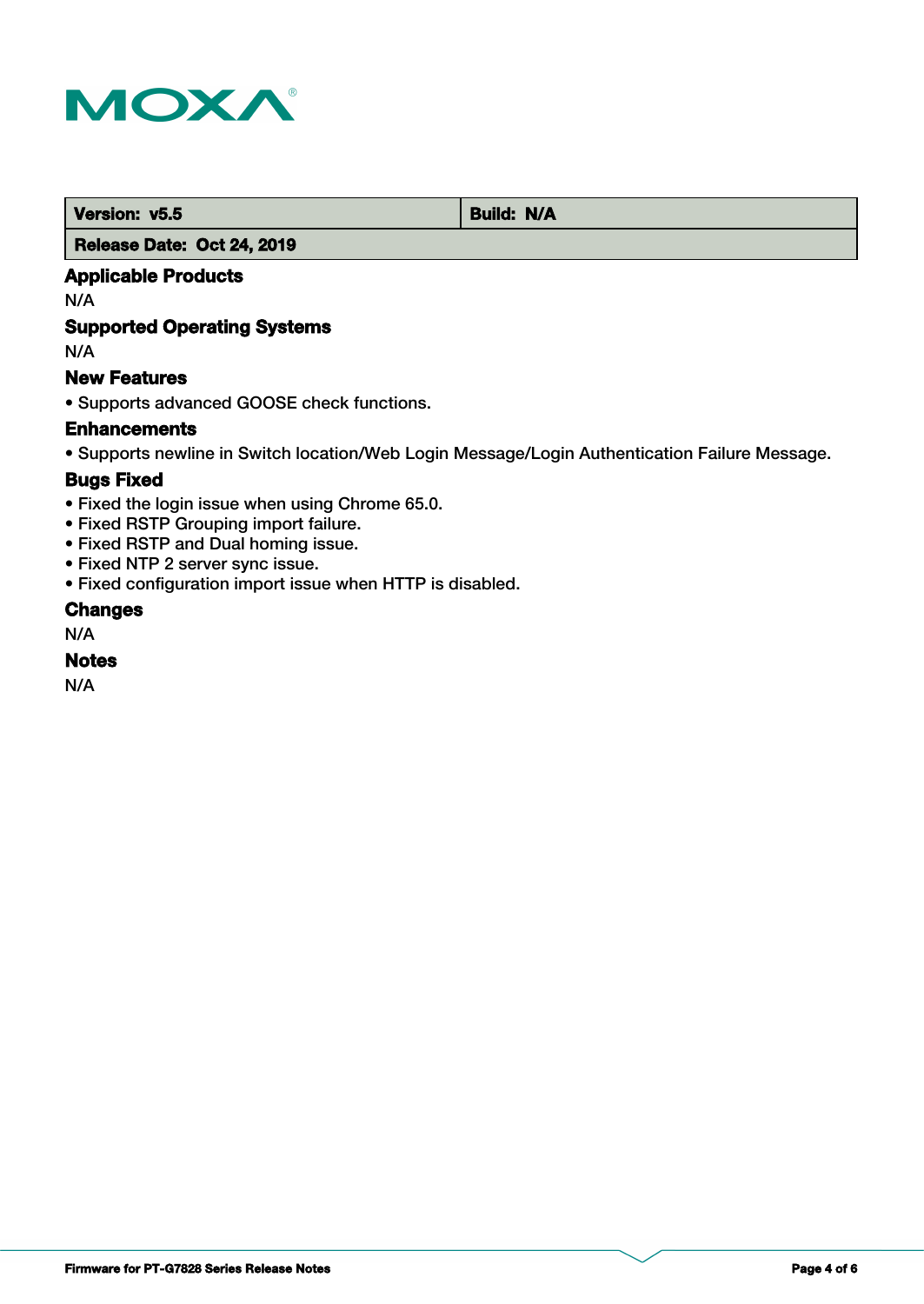

 **Version: v5.4 Build: Build: Build: 18032315** 

 **Release Date: Feb 26, 2019**

# **Applicable Products**

PT-G7828

# **Supported Operating Systems**

N/A

# **New Features**

N/A

# **Enhancements**

N/A

# **Bugs Fixed**

Fixed ptp packet forwarding mechanism when Power Profile is configured

# **Changes**

N/A

# **Notes**